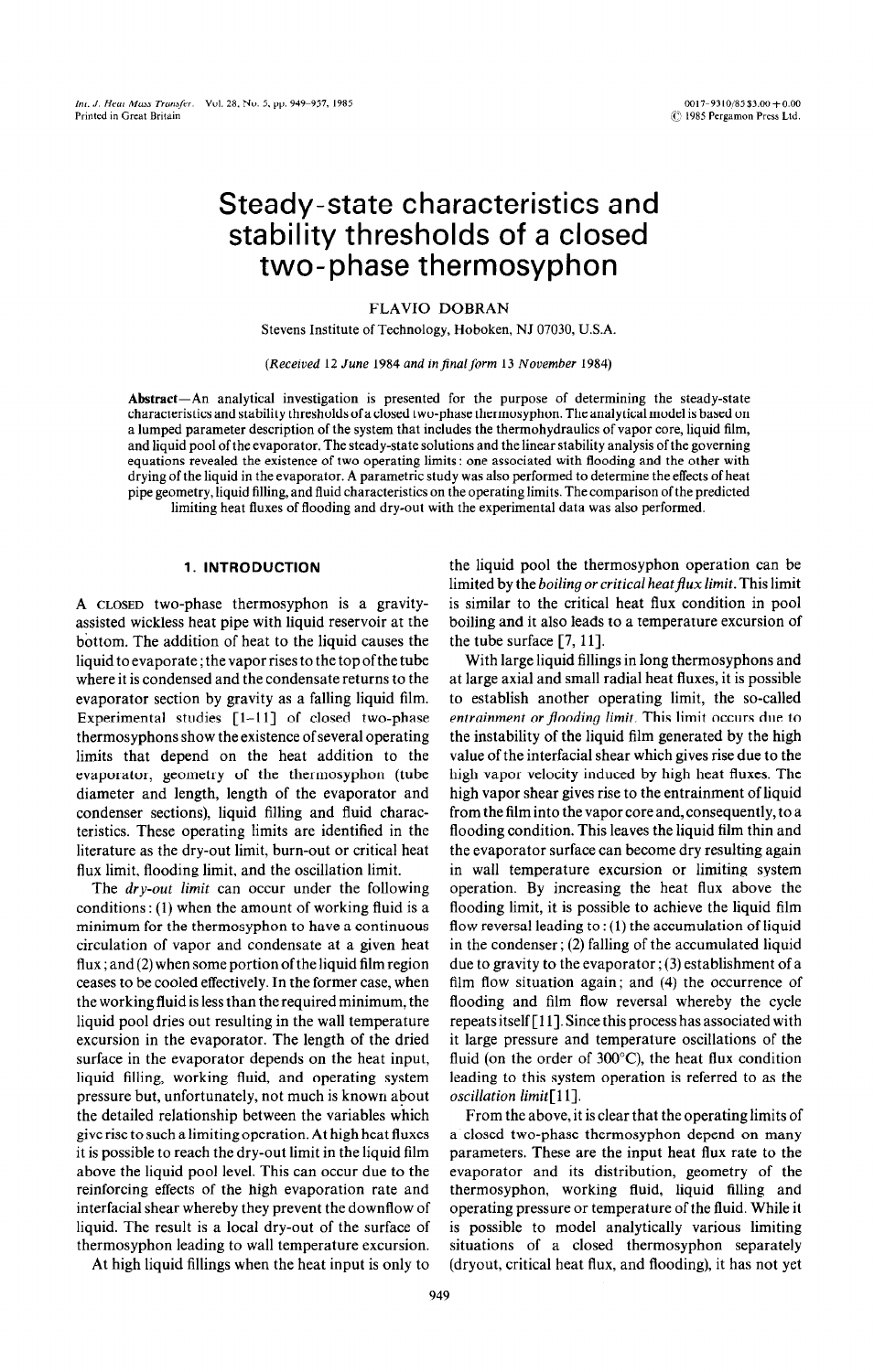|                                       |                                                                                           | <b>NOMENCLATURE</b> |                                                                                                                                                        |
|---------------------------------------|-------------------------------------------------------------------------------------------|---------------------|--------------------------------------------------------------------------------------------------------------------------------------------------------|
| Ca<br>$C_{\rm L}$<br>D                | capillary number, $\mu_L^2/(\sigma \rho_L D)$<br>specific heat of liquid<br>pipe diameter | $x_4^*$             | nondimensional film velocity,<br>$d\tilde{z}$<br>$\frac{dL}{dt} \rho_L R^2 h_{LG}/Q_i$                                                                 |
| $\mathbf f$<br>fw<br>$\boldsymbol{q}$ | interfacial friction coefficient<br>wall friction coefficient<br>gravitational constant   | $\tilde{z}$         | film length defined in Fig. 1b.                                                                                                                        |
| $h: h^*$                              | liquid filling height in the evaporator;<br>$Q_{L}/(\pi R^{3})$                           | Greek symbols       |                                                                                                                                                        |
| $h_{LG}$<br>$l: l^*$                  | enthalpy of evaporation<br>thermosyphon pipe length; $l/R$                                |                     | $\Gamma_{c\tilde{z}}$ ; $\Gamma_{c\tilde{z}}^*$ condensation mass flow-rate per unit<br>pipe periphery; $\Gamma_{\rm c\tilde{z}}h_{\rm LG}R/Q_{\rm i}$ |
| $N_{\rm L}$                           | two-phase Grashof number,<br>$(gD^3\rho_{\rm L}^2/\mu_{\rm L}^2)^{1/2}$                   |                     | $\Gamma_L$ ; $\Gamma_L^*$ liquid film mass flow-rate at $\tilde{z}$ per unit<br>pipe periphery; $\Gamma_{L}h_{LG}R/Q_i$                                |
| $Q_i$ ; $Q_i^*$                       | heat input to the evaporator;                                                             | $\delta$            | average film thickness                                                                                                                                 |
|                                       | $Q_i/(8\mu_L Rh_{LG})$<br>liquid filling                                                  |                     | $\mu$ ; $\mu^*$ viscosity; $\mu_G/\mu_L$<br>$\rho$ ; $\rho^*$ density; $\rho_G/\rho_L$                                                                 |
| $Q_{\rm L}$<br>$\overline{R}$         | pipe radius                                                                               | $\sigma$            | surface tension                                                                                                                                        |
| Re<br>$t : t^*$                       | Reynolds number<br>time; $tQ_i/(\rho_L h_{LG} R^3)$                                       | $\tau$              | shear stress.                                                                                                                                          |
| $\boldsymbol{\tau}$                   | temperature                                                                               | Subscripts          |                                                                                                                                                        |
| $u_1$                                 | defined by equation (20)                                                                  | G                   | pertains to the vapor                                                                                                                                  |
| u <sub>2</sub>                        | defined by equation (21)                                                                  | $\mathbf{1}$        | pertains to the interface                                                                                                                              |
| $x_1^*$                               | nondimensional liquid film length, $\tilde{z}/R$                                          | $\mathbf{1}$        | laminar                                                                                                                                                |
| $x_{2}^{*}$                           | nondimensional film cross-sectional<br>area, $\delta \tilde{z}/R^2$                       | L<br>S              | pertains to the liquid<br>saturation valve                                                                                                             |
| $x_3^*$                               | nondimensional film temperature,<br>$(\widetilde{T}_{\rm L}-T_{\rm s})/T_{\rm s}$         | W                   | wall.                                                                                                                                                  |

proved feasible to predict quantitatively within one model the occurrence of more than one limiting condition as a function of the arbitrary parameters of the system. Although a considerable data base already exists on the two-phase thermosyphons, it should be noted that some of these data are incomplete and cannot be utilized for the verification of more complex models, and much more data are clearly needed not only to delineate stable and unstable regions of operation as a function of the parameters of the system enumerated above, but also to guide the analysts in the construction of more sophisticated physical models for the prediction of steady-state and transient system behaviors.

The objective in this paper is to construct a model of the hydrodynamic and heat transfer processes of a closed two-phase thermosyphon in order to determine the steady-state and stability thresholds as a function of independent system parameters. For this purpose, a simple lumped parameter description of the system is performed and the resulting mathematical model is examined for stability limits. It is found that the model yields two types of heat flux limits: one that is associated with the dry-out of the liquid pool and the other which is associated with the instability of the liquid film or flooding.

#### 2. ANALYSIS

A typical operating condition of a closed two-phase thermosyphon is illustrated in Fig. l(a). The thermosy-



FIG. 1. (a) Actual two-phase flow in a thermosyphon; (b) idealized flow in a thermosyphon.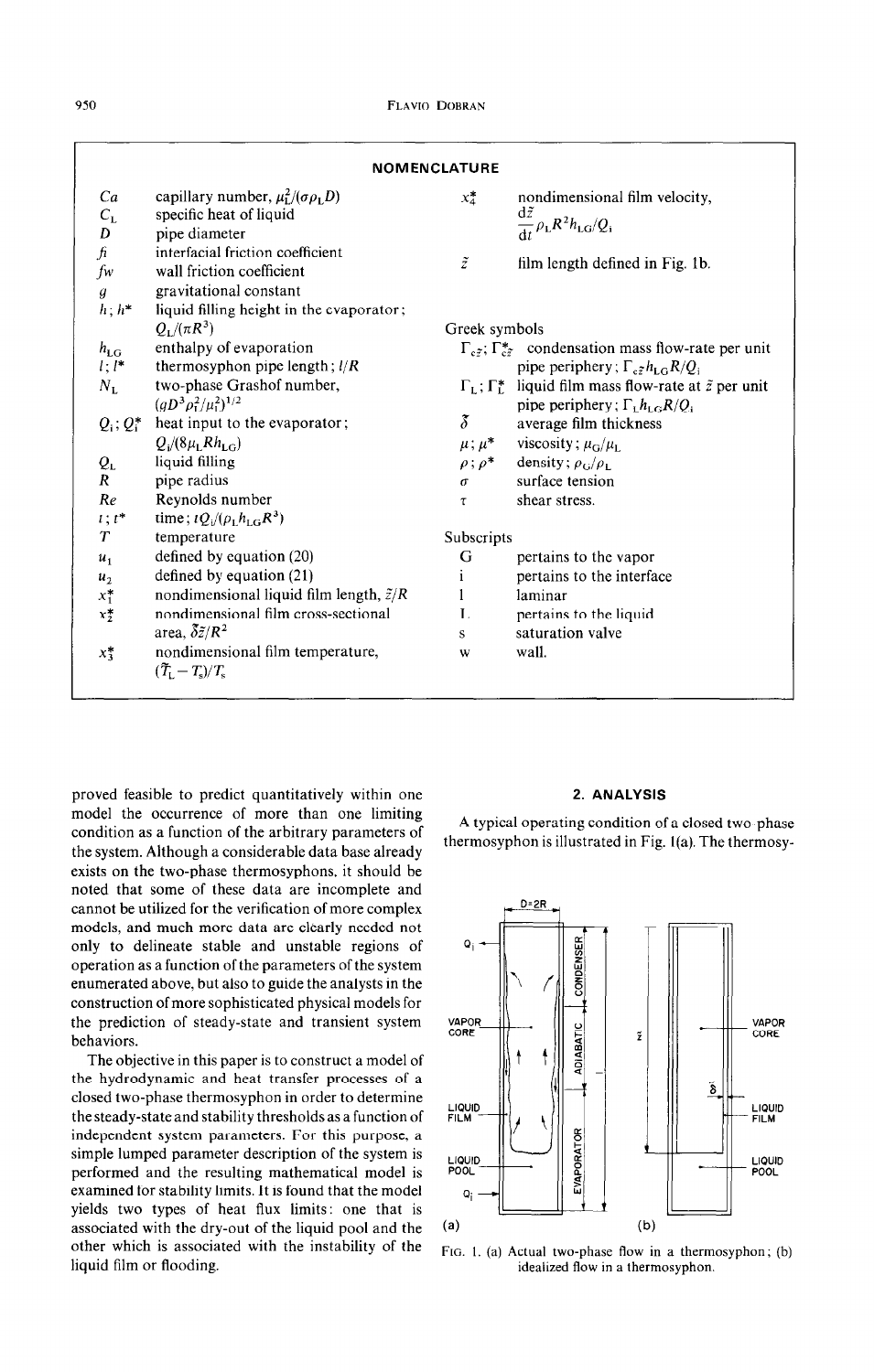phon consists of an internal pipe diameter  $D = 2R$ , length 1, and of the evaporator and condenser sections at the pipe bottom and top, respectively. Due to the heat addition in the evaporator, the liquid evaporates from the liquid pool and film regions ; the vapor rises along the central core region of the pipe and is condensed on the wall in the condenser portion. The liquid then drains by gravity along the pipe surface to the liquid pool. In reality, the liquid film thickness is not uniform (due to the evaporation and condensation) and usually not smooth, and may be covered by a complex system of waves. However, for the purpose of constructing a model, it will be assumed that the film can be represented by an average film thickness  $\delta$  as illustrated in Fig. l(b). The vertical distance from the top of the pipe to the liquid pool surface will be denoted by  $\tilde{z}$ , the average film temperature by  $\tilde{T}_{1}$ , and the liquid pool and vapor core are assumed to be saturated at  $T<sub>s</sub>$ . The film is also assumed to be thin,  $\delta \ll R$ , and the operation of the thermosyphon away from the thermodynamic critical point,  $\rho_G/\rho_L \ll 1$ .

# 2.1. *Lumped parameter analysis*

Denoting by  $\Gamma_{c\tilde{z}}$  the mass flow-rate of vapor condensation per unit tube periphery  $(2\pi R)$  onto the liquid film and by  $\Gamma_L$  the mass flow-rate of liquid per unit tube periphery flowing (at  $\tilde{z}$ ) into the liquid pool, we have from the control volume mass and energy balances on the liquid film and pool :

$$
\frac{d\delta \tilde{z}}{dt} = \frac{\Gamma_{c\tilde{z}} - \Gamma_{L}}{\rho_{L}} \tag{1}
$$

$$
\delta \tilde{z} \frac{\mathrm{d} \tilde{T}_{\rm L}}{\mathrm{d} t} = \frac{\Gamma_{\rm c\tilde{z}}}{\rho_{\rm L} C_{\rm L}} \left[ h_{\rm LG} - C_{\rm L} (\tilde{T}_{\rm L} - T_{\rm s}) \right] - \frac{Q_{\rm i}}{2\pi R \rho_{\rm L} C_{\rm L}} \quad (2)
$$

$$
\Gamma_{\rm L} = \frac{Q_{\rm i} - \rho_{\rm L} \pi R^2 h_{\rm Lo} \frac{d\tilde{z}}{dt}}{2\pi R[h_{\rm LG} - C_{\rm L}(\tilde{T}_{\rm L} - T_{\rm s})]}
$$
(3)

where  $Q_i$  is the heat supplied to the evaporator. Similarly, a control volume momentum balance on the liquid film and vapor core yields :

$$
2\rho_{\rm L}\delta\tilde{z}\frac{d^2\tilde{z}}{dt^2} = -\tilde{z}\frac{d\Gamma_{\rm L}}{dt} - \frac{d\tilde{z}}{dt} \left[ \Gamma_{\rm L} \left( 1 - 4\frac{\rho_{\rm L}}{\rho_{\rm G}} \frac{\delta}{R} \right) \right.+ 2\frac{\rho_{\rm G}}{\rho_{\rm L}} \frac{\delta}{R} \Gamma_{\rm c\tilde{z}} + \left( \frac{f w}{f w_{\rm L}} \right) 2\mu_{\rm L} \frac{\tilde{z}}{\delta}+ \left( \frac{f \hat{i}}{f \hat{i}_{\rm L}} \right) 4\mu_{\rm G} \frac{\tilde{z}}{R} \frac{\rho_{\rm L}}{\rho_{\rm G}} \right] + \frac{\Gamma_{\rm L}}{\rho_{\rm L}\delta} \left[ \Gamma_{\rm c\tilde{z}} - \Gamma_{\rm L} \right.\times \left( 1 - 4\frac{\rho_{\rm L}}{\rho_{\rm G}} \frac{\delta^2}{R^2} \right) - \left( \frac{f w}{f w_{\rm L}} \right)\times 2\mu_{\rm L} \frac{\tilde{z}}{\tilde{\delta}} - \left( \frac{f \hat{i}}{f \hat{i}_{\rm L}} \right) 4\mu_{\rm G} \frac{\tilde{z}}{R} \left( 1 + \frac{\rho_{\rm L}}{\rho_{\rm G}} \frac{2\delta}{R} \right) \right]+ g\delta\tilde{z}\rho_{\rm L} + \frac{\rho_{\rm L}}{\rho_{\rm G}} \rho_{\rm L} \delta \left( \frac{d\tilde{z}}{dt} \right)^2
$$
(4)

where  $fw$  and  $fi$  are the wall and interfacial friction coefficients, respectively, and  $f_{w_1}$  and  $f_{i_1}$  are their corresponding laminar values. The wall and interfacial shear stresses used in the momentum equation (4) are of the form :

$$
\tau_{\mathbf{w}} = \left(\frac{f\mathbf{w}}{f\mathbf{w}_1}\right) \frac{2\mu_{\mathbf{L}}}{\delta} \left[\frac{\Gamma_{\mathbf{L}}}{\rho_{\mathbf{L}}\delta} + \frac{d\tilde{z}}{dt}\right]
$$
(5)

$$
\tau_{\rm i} = \left(\frac{fi}{fi_1}\right) \frac{4\mu_{\rm G}}{R} \left[\frac{\Gamma_{\rm L}}{\rho_{\rm L} \delta} \left(1 + \frac{\rho_{\rm L}}{\rho_{\rm G}} \frac{2\delta}{R}\right) + \frac{\rho_{\rm L}}{\rho_{\rm G}} \frac{d\tilde{z}}{dt}\right].
$$
 (6)

There is one additional equation expressing the conservation of mass of the total fluid in the thermosyphon that has to be used, i.e.

$$
\frac{Q_{\rm L}}{\pi R^2 \tilde{z}} = \frac{l}{\tilde{z}} - \left(1 - \frac{\tilde{\delta}}{R}\right)^2 \left(1 - \frac{\rho_{\rm G}}{\rho_{\rm L}}\right) \simeq \frac{l}{\tilde{z}} - \left(1 - \frac{\tilde{\delta}}{R}\right)^2 \tag{7}
$$

 $Q_L$  in this equation is the (volumetric) liquid filling and it is an independent parameter of the system.

The system of nonlinear equations  $(1)$ - $(7)$  is sufficiently complex and its solution will not be investigated in this paper. Instead, only a special case corresponding to the saturated liquid film will be considered below.

Assuming that  $\tilde{T}_{L} = T_{s}$  in the above equations and performing the nondimensionalization of equations according to :

$$
x_1^* = \frac{\tilde{z}}{R}, \quad x_2^* = \frac{\tilde{\delta}\tilde{z}}{R^2},
$$
  
\n
$$
x_4^* = \frac{R^2 \rho_1 h_{\text{LG}} d\tilde{z}}{Q_i} , \quad t^* = \frac{tQ_i}{\rho_1 h_{\text{LG}} R^3}
$$
  
\n
$$
\Gamma_{\text{cz}}^* = \Gamma_{\text{cz}} \frac{h_{\text{LG}} R}{Q_i}, \quad \Gamma_{\text{L}}^* = \Gamma_{\text{L}} \frac{h_{\text{LG}} R}{Q_i},
$$
  
\n
$$
Q_i^* = \frac{Q_i}{\rho_{\text{L}} R_i L_i},
$$
  
\n(9)

$$
8\mu_{\rm L}Rn_{\rm LG}
$$
  

$$
V_{\rm L}^{2} = \frac{gD^{3}\rho_{\rm L}^{2}}{\mu_{\rm L}^{2}}, \quad h^{*} = \frac{Q_{\rm L}}{\pi R^{3}}, \quad l^{*} = \frac{l}{R},
$$
  

$$
\mu^{*} = \frac{\mu_{\rm G}}{R}, \quad \rho^{*} = \frac{\rho_{\rm G}}{R}
$$
 (10)

 $\mu_{\rm L}$   $\rho_{\rm L}$ 

results in the following system of equations :

j

$$
\Gamma_{c\tilde{z}}^* = \frac{1}{2\pi} \tag{11}
$$

$$
\Gamma_L^* = \frac{1}{2\pi} - \frac{1}{2} x_4^* = \Gamma_{c\tilde{z}} - \frac{1}{2} x_4^* \tag{12}
$$

$$
\frac{x_2^*}{x_1^*} = \frac{1}{2} \left( 1 - \frac{l^* - h^*}{x_1^*} \right) \tag{13}
$$

$$
\frac{dx_2^*}{dt^*} = \frac{1}{2}x_4^* \tag{14}
$$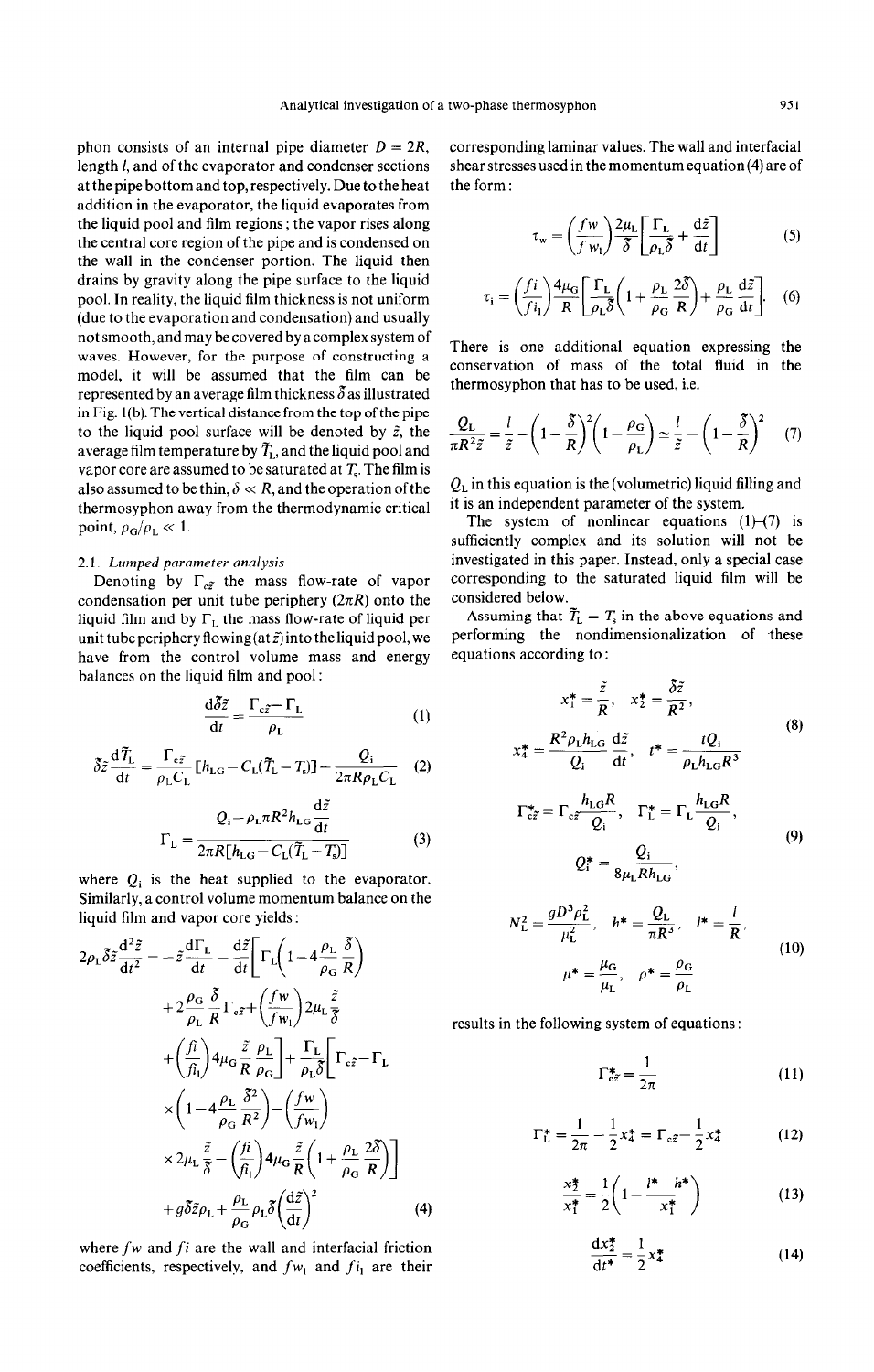$$
\frac{dx_4^*}{dt^*} = \frac{1}{[2x_2^* - (l^* - h^*)]} \left\{ -2x_4^* \left[ \Gamma_L^* \left( 1 - \frac{4}{\rho^*} \frac{x_2^*}{x_1^*} \right) + \frac{\rho^* x_2^*}{\pi x_1^*} + \frac{1}{Q_1^*} \left( \frac{fw}{fw_1} \right) \frac{1(x_1^*)^2}{4x_2^*} + \frac{\mu^*}{Q_1^*} \left( \frac{fi}{fi_1} \right) \frac{x_1^*}{2\rho^*} \right] + \frac{2\Gamma_L^* x_1^*}{x_2^*} \left[ \frac{x_4^*}{2} + \Gamma_L^* \frac{4}{\rho^*} \left( \frac{x_2^*}{x_1^*} \right)^2 - \frac{1}{Q_1^*} \left( \frac{fw}{fw_1} \right) \right] \times \frac{1(x_1^*)^2}{4x_2^*} - \frac{\mu^*}{2Q_1^*} \left( \frac{fi}{fi_1} \right) x_1^* \left( 1 + \frac{2x_2^*}{\rho^* x_1^*} \right) \right] + \frac{2x_2^*(x_4^*)^2}{\rho^* x_1^*} + N_L^2 \frac{x_2^*}{256(Q_1^*)^2} \right\}. \tag{15}
$$

Equations  $(11)$ – $(15)$  have to be closed by specifying the constitutive equations for  $(fw/fw_1)$  and  $(fi/fi_1)$  for turbulent flow in the liquid film and vapor core, and to determine whether the flow is laminar or turbulent a decision can be made based on the Reynolds numbers for the liquid film,  $Re_L$ , and vapor core,  $Re_G$ , i.e. (ref.  $[12]$ 

$$
Re_{\rm L} \equiv 32Q_{\rm i}^* \left| \Gamma_{\rm L}^* + \frac{x_2^*}{x_1^*} x_4^* \right| \begin{cases} < 1000 \text{ laminar flow} \\ \geqslant 1000 \text{ turbulent flow} \end{cases}
$$

$$
(16)
$$

$$
Re_{\mathbf{G}} \equiv \frac{16}{\mu^*} Q_i^* \left| \Gamma_L^* \left( 2 + \rho^* \frac{x_1^*}{x_2^*} \right) + x_4^* \right|
$$
  

$$
\begin{cases} < 2300 \text{ laminar flow} \\ \geq 2300 \text{ turbulent flow.} \end{cases}
$$
 (17)

For thin and turbulent liquid films, it can be assumed [12] that the wall friction coefficient can be expressed by the Blausius formula,

$$
\left(\frac{f w}{f w_1}\right)_{\text{turb.}} = \frac{0.079}{16} \left| 32 Q_1^* \left( \Gamma_L^* + \frac{x_2^*}{x_1^*} x_4^* \right) \right|^{0.75}, \quad (18)
$$

whereas to model the interfacial friction coefficient, it is necessary to take into consideration the countercurrent flow of liquid and vapor. For this purpose, Bharathan et al.'s [13] correlation for  $fi$  will be utilized which was determined on the basis of air-water flooding data for wide range of pipe diameters and liquid and gas flowrates. Thus

$$
\frac{f_i}{f_{i_1}} = \frac{Q_i^*}{\mu^*} \left[ 0.005 + u_1 \left( \frac{N_L C a^{1/2}}{2} \frac{x_2^*}{x_1^*} \right)^{u_2} \right] \times \left[ \Gamma_L^* \left( 2 + \rho^* \frac{x_1^*}{x_2^*} \right) + x_4^* \right] \tag{19}
$$

where

$$
u_1 = 0.2754 \times 10^{9.07/(N_{\rm L}Ca^{1/2})}
$$
 (20)

$$
u_2 = 1.63 + 4.74/(N_{\rm L}Ca^{1/2}),\tag{21}
$$

and

$$
Ca \equiv \frac{\mu_{\rm L}^2}{\sigma \rho_{\rm L} D} \tag{22}
$$

is the capillary number which represents the ratio of viscous to surface tension forces. Note that the group of parameters  $N_{\rm L}Ca^{1/2}$  is referred in the literature as the Bond number [13].

Equations  $(11)$ - $(22)$  form a closed system of equations for the investigation of transient response of the thermosyphon with the arbitrary system parameters as follows :

- $Q_{1}^{*}$  heat supply parameter
- $N_{\text{L}}$  two-phase Grashof number<br>Ca capillary number
- capillary number
- $\rho^*$  density ratio (or buoyancy number,  $Bo = 1 - \rho^*$
- $\mu^*$ viscosity ratio parameter
- $h^*$ liquid filling charge parameter
- $1*$  tube length parameter. (23)

*Steady-state analysis.* A particularly simple solution can be obtained for the steady state where  $dx_2^*/dt^* = 0$ ,  $x_4^* = 0$ ,  $dx_4^* / dt^* = 0$ ,  $x_1^* = x_{10}^*$  and  $x_2^* = x_{20}^*$ . In this situation, from equation (12)  $\Gamma_L^* = 1/2\pi$  and equation (15) is reduced to

$$
Q_{i}^{*2} \left[ \frac{2}{\pi \rho^{*}} \left( \frac{x_{20}^{*}}{x_{10}^{*}} \right)^{2} \right] - Q_{i}^{*} \left[ \left( \frac{fw}{fw_{1}} \right) \frac{x_{10}^{*}}{4} \frac{x_{20}^{*}}{x_{20}^{*}} + \left( \frac{fi}{fi_{1}} \right) \frac{\mu^{*}}{2} x_{10}^{*} \left( 1 + \frac{2}{\rho^{*}} \frac{x_{20}^{*}}{x_{10}^{*}} \right) \right] + N_{L}^{2} \frac{\pi}{256} x_{10}^{*} \left( \frac{x_{20}^{*}}{x_{10}^{*}} \right)^{2} = 0. \quad (24)
$$

From equation (13) we can solve for  $x_{10}^*$ 

 $\mathbf{x}$ 

$$
{}_{10}^{*} = \frac{l^{*} - h^{*}}{1 - 2\frac{x_{20}^{*}}{x_{10}^{*}}} \tag{25}
$$

and thus eliminate the dependence of equation (24) on the variable  $x_{10}^*$ . With this substitution, the physical  $(Q_i^* \ge 0)$  solution space of equations (18), (19) and (24) appears as illustrated in Fig. 2 in a plot of the heat input parameter  $Q_i^*$  vs the steady-state film thickness  $x_{20}^*/x_{10}^* = \delta/R$  as a function of the two-phase Grashof number  $N_L$  and liquid filling charge parameter  $h^*/l^*$ for fixed values of  $Ca, p^*, \mu^*$  and  $l^*$ . As shown in Fig. 2, when  $Q_i^* = 0$  then  $x_{20}^*/x_{10}^* = 0$  as it is physically required, but an increase in the heat flux causes the film thickness also to increase. However, for a given value of  $N_L$ , Ca,  $\rho^*$ ,  $\mu^*$ ,  $l^*$  and sufficiently large  $h^*/l^*$ , there is a maximum value ofthe heat flux which, as shown below, corresponds to the entrainment limiting operation of a thermosyphon. The film thickness can be increased until  $x_1^* = l^*$  at which point the liquid pool becomes dry. This film thickness can be determined from equation (13), i.e

$$
\left(\frac{x_{20}^*}{x_{10}^*}\right)_{\text{max}} = \frac{1}{2} \left[ 1 - \frac{l^* - h^*}{l^*} \right] = \frac{1}{2} \frac{h^*}{l^*} \tag{26}
$$

and, therefore, the limiting solution ofequation (24) can be expressed in terms of *h\*/l\** as shown in Fig. 2 with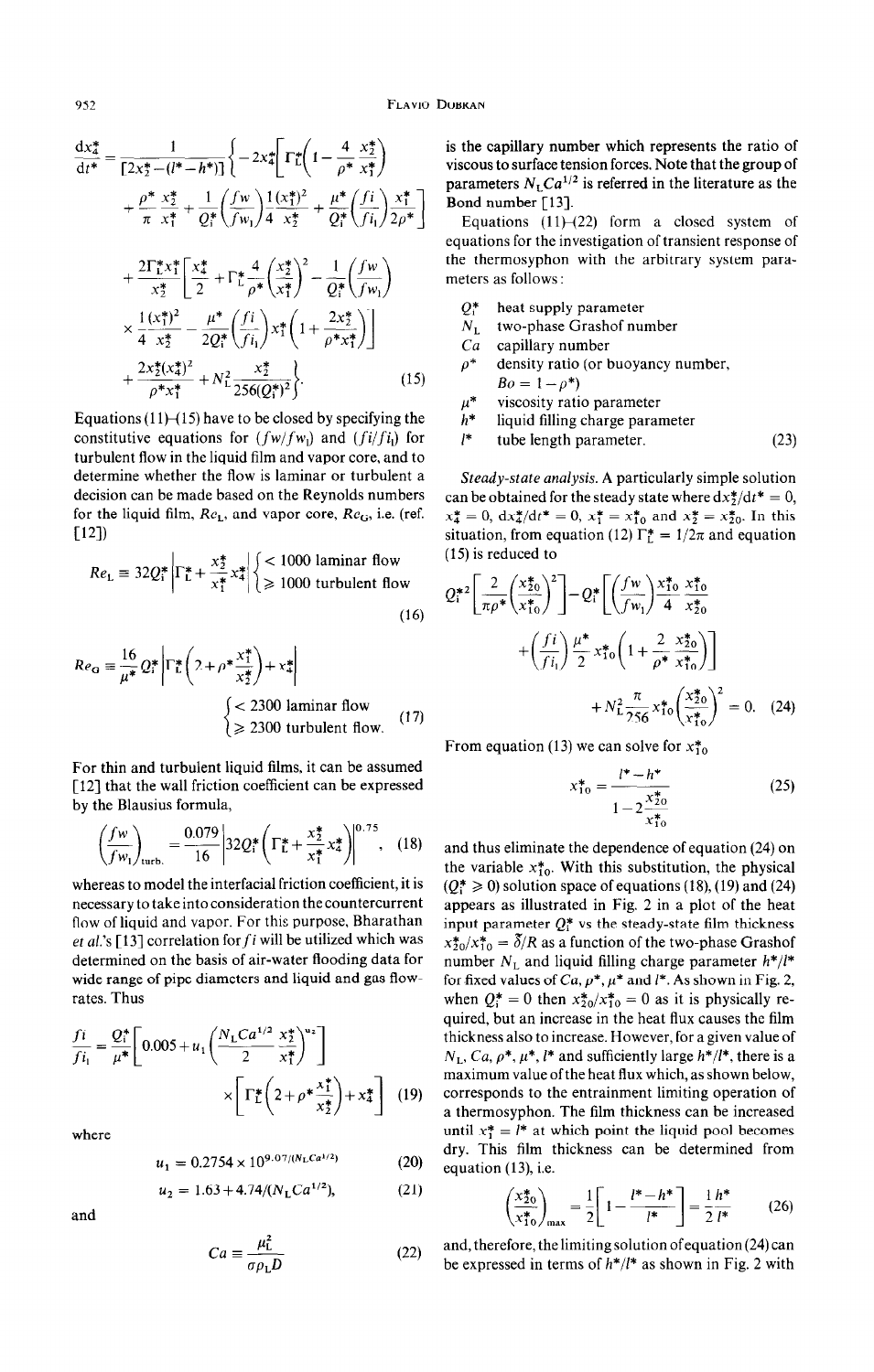

Fro. 2. Steady-state distribution of input heat flux to the evaporator with the film thickness.

vertical dotted lines. Notice that at low liquid fillings  $(h^*/l^* \ll 1)$ , the dry-out of the liquid pool can occur before achieving the maximum heat flux condition (point A, for example, in Fig. 2 on the curve  $N_L =$ 40,000), whereas at large liquid fillings (point B), the steady-state solution predicts a maximum heat input to the evaporator that will sustain the steady state (at point C). As  $N_L$  decreases due to a decrease in the tube diameter, for example,  $(Q_i^*)_{max}$  is reduced and shifted towards a larger film thickness. The effect of increasing the system pressure or increasing  $\rho^*$  is to increase the maximum heat flux with other parameters remaining the same and is not shown in Fig. 2. It is clear from Fig. 2 that an increase in  $Q_i^*$  above its maximum value  $(Q_i^*)_{max}$ for fixed values of the remaining independent parameters cannot yield a steady-state solution since no film thickness exists which can maintain this new heat flux, and at this point the system operation may shift to a different state which may be either stable or unstable. With a given filling charge of  $h^*/l^* = 0.1$  and  $N_L = 40,000$  in Fig. 2, there are two different film thicknesses corresponding to the same heat flux; for example,  $(Q_i^*)_D = (Q_i^*)_{D'}$ . This means that fluctuations

in the film thickness ofsufficient magnitude may be able to produce the system operation between points D and D'. Figure 3 illustrates this in a plot of the nondimensional interfacial shear obtained from equation (6),

$$
\tau_{10}^{*} = \frac{\tau_{10}}{\rho_{L}g2R} = \frac{128(Q_{1}^{*})^{2}}{\rho^{*}N_{L}^{2}}
$$

$$
\times \left[0.005 + u_{1}\left(\frac{N_{L}^{2}Ca^{1/2}}{2} \frac{x_{20}^{*}}{x_{10}^{*}}\right)^{u_{2}}\right]
$$

$$
\times \left[\frac{1}{2\pi}\left(2 + \rho^{*}\frac{x_{10}^{*}}{x_{20}^{*}}\right)\right]^{2} \tag{27}
$$

vs the heat input parameter  $Q_i^*$  as a function of  $N_L$ ,  $Ca$ ,  $\rho^*, \mu^*, l^*$  and  $h^*/l^*.$ 

To investigate analytically the dynamics of the liquid film and pool in a thermosyphon, it is necessary to investigate the solution of the nonlinear equations (1 I)- (19). In this paper, however, only the results from a linearized analysis will be discussed.

Linearized stability analysis. Equation (15) can be linearized about the equilibrium state  $x_{10}^*$ ,  $x_{20}^*$  and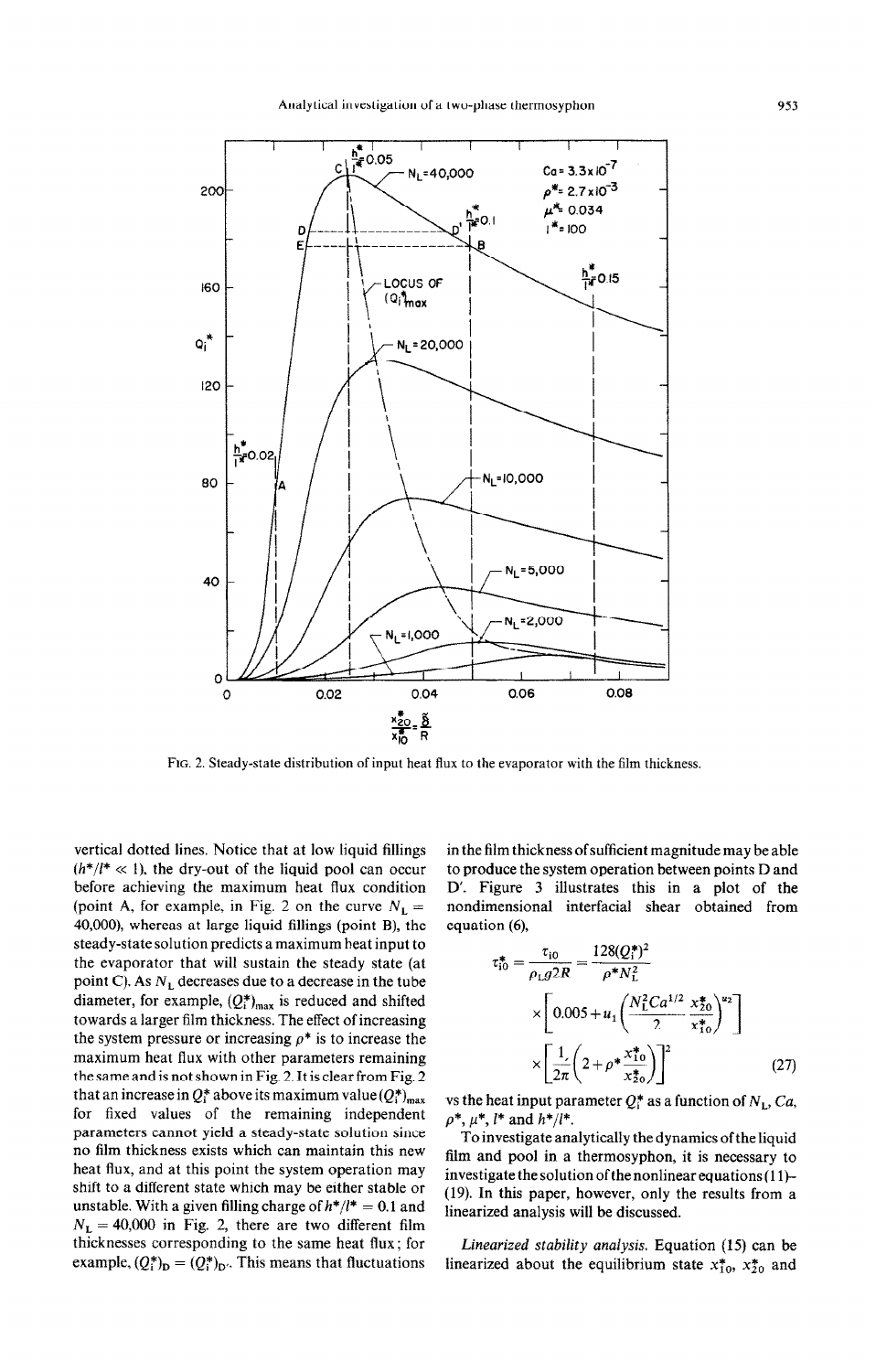

FIG. 3. Steady-state interfacial shear stress distribution.

$$
x_{40}^{*} = 0, \text{ i.e.}
$$
  
\n
$$
\frac{dx_{4}^{*}}{dt^{*}} = f(x_{1}^{*}, x_{4}^{*}) = f(x_{10}^{*}, 0) + \frac{\partial f}{\partial x_{10}^{*}}\Big|_{0}
$$
  
\n
$$
\times (x_{1}^{*} - x_{10}^{*}) + \frac{\partial f}{\partial x_{40}^{*}}\Big|_{0} (x_{4}^{*} - 0) + F(x_{1}^{*}, x_{4}^{*})
$$
  
\n
$$
= A_{21}(x_{1}^{*} - x_{10}^{*}) + A_{22}(x_{4}^{*} - 0) + F(x_{1}^{*}, x_{4}^{*}) \qquad (28)
$$

where  $f(x_{10}^*, 0) = 0$  represents the steady-state solution expressed by equation (24), whereas  $A_{21} = \partial f / \partial x_1^*|_0$ and  $A_{22} = \partial f / \partial x_4^*|_0$  are evaluated at the steady-state values of  $x_1^*$  and  $x_4^*$ .  $F(x_1^*, x_4^*)$  denotes the nonlinear terms in the series expansion of equation (28). Since also from equation (8) we have that

$$
\frac{\mathrm{d}x_1^*}{\mathrm{d}t^*} = x_4^*,\tag{29}
$$

equations (28) and (29) can be written as follows:

$$
\begin{pmatrix} \frac{dx_1^*}{dt^*} \\ \frac{dx_4^*}{dt^*} \end{pmatrix} = \begin{pmatrix} 0 & 1 \\ A_{21} & A_{22} \end{pmatrix} \begin{pmatrix} x_1^* - x_{10}^* \\ x_4^* - 0 \end{pmatrix} + \begin{pmatrix} 0 \\ F \end{pmatrix}.
$$
 (30)

The necessary and sufficient conditions for the above system of equations to yield stable steady-state solutions are that the eigenvalues of the characteristic equation, det  $|A - \lambda I| = 0$ , have negative real parts. The analysis shows that, as the heat flux to the evaporator is increased, there is a progressive loss of stability of the system (the eigenvalues of equation (30) became less negative) and that the steady-state solution becomes unstable when the liquid pool dries out, that is when  $x_{10}^* = l^*$  and  $Q_i^* \leq (Q_i^*)_{max}$ . The steady state is also unstable for large liquid fillings when  $Q_i^* = (Q_i^*)_{max}$ , since at this point one of the eigenvalues has a turning point from the negative to the positive value. The instability of the system at large liquid fillings and at the maximum values of heat fluxes shown in Fig. 2 is also consistent with the experimental observations and, as discussed below, it can be physically associated with the entrainment or flooding limiting operation of the thermosyphon.

# 3. DISCUSSION AND COMPARISON OF THE ANALYTICAL RESULTS WITH EXPERIMENTS

The analytical results of the limiting input heat fluxes to the evaporator,  $Q_i^*$ , presented and discussed in the previous section, are compared with the experimental data in this section. Much of the data in the literature pertaining to the limiting heat fluxes cannot be used for the comparison with the analytical results either because of the lack of complete parameter specification in the experiments as required by the model [equation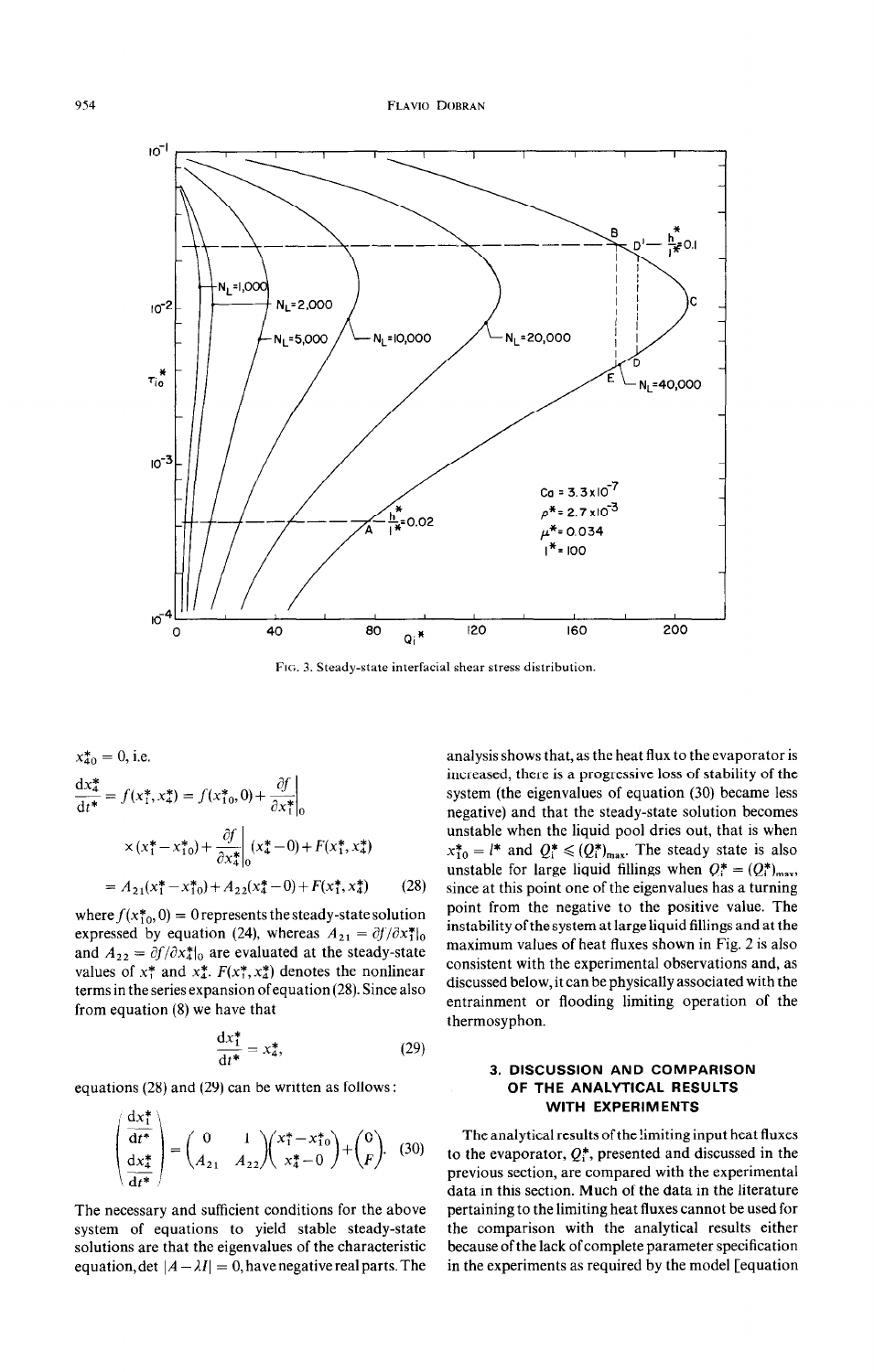|                                                                            |                             |                                   |                     |                       |                                                   |                                        | $(Q_t^*)_{\text{exp}}$<br>Nature of critical                   |                              | Predicted heat flux limits |                          |
|----------------------------------------------------------------------------|-----------------------------|-----------------------------------|---------------------|-----------------------|---------------------------------------------------|----------------------------------------|----------------------------------------------------------------|------------------------------|----------------------------|--------------------------|
| References                                                                 | $\frac{1}{k} = \frac{1}{k}$ | $h^* = \frac{Q_{\rm L}}{\pi R^3}$ | $N_{\rm L}$         | $\mathcal{C}^a$       | $\rho^*=\frac{\rho_{\rm G}}{2}$<br>$\rho_{\rm L}$ | $\mu^*=\frac{\mu_{\rm G}}{2}$<br>$\mu$ | heat flux                                                      | $(Q_i^*)_{\text{dry-out 1}}$ | $Q_i^*$ <sub>max</sub>     | $(Q_i)_{\rm dry-out\,2}$ |
| Fukano <i>et al</i> . [11]                                                 | 87.5                        | $\overline{1}$                    | 23,300              | $3.3 \times 10^{-7}$  | $2.7 \times 10^{-3}$                              | 0.034                                  | 69.5                                                           |                              | 146                        | 107                      |
| $2R = 0.953 - 2.09$ cm<br>$l = 91.44$ cm                                   | 191.5                       | 29.5                              | 5335                | $1.2\times10^{-6}$    | $1.2\times10^{-3}$                                | 0.025                                  | Oscillation limit<br>18.4                                      |                              | 26.3                       | $\infty$                 |
| $Q_{\rm L}=10\text{--}50\text{ cm}^3$<br>$P = 0.05 - 0.4$ MPa<br>Methanol  | 191.5                       | 73.6                              | 720                 | $4.3 \times 10^{-7}$  | $5.6 \times 10^{-3}$                              | 0.057                                  | Evaporation critical<br>Film dryout limit<br>heat flux<br>42.8 |                              | 91.3                       | न                        |
| Nguyen-Chi and                                                             | 294                         | 45                                | 740<br>.<br>⊒       | $1.94 \times 10^{-7}$ | $1.32 \times 10^{-4}$                             | 0.023                                  | 27                                                             |                              | $\overline{31}$            | $\frac{8}{10}$           |
| $2R = 1.9$ cm<br>$G$ roll $[10]$                                           | 294                         | 45                                | 12,608              | $2.6\times10^{-7}$    | $8.4\times10^{-5}$                                | 0.0184                                 | Entrainment limit<br>18.5                                      |                              | 21.5                       | 12.3                     |
| $Q_L = 86 - 200$ cm <sup>3</sup><br>$l = 250$ cm                           | 294                         | 45                                | 10,574              | $3.6 \times 10^{-7}$  | $5.15 \times 10^{-5}$                             | 0.015                                  | Entrainment limit<br>12.2                                      |                              | $\frac{14.3}{2}$           | $\overline{\phantom{0}}$ |
| $P = 0.004 - 0.02$ MPa<br><b>Water</b>                                     | 294                         | 45                                | 8676                | $5.3 \times 10^{-7}$  | $3\times10^{-5}$                                  | 0.017                                  | Entrainment limit<br>8.3                                       |                              | $\overline{5}$             | $\overline{51}$          |
|                                                                            | 294                         | 104                               | 740<br>$\mathbf{H}$ | $1.94 \times 10^{-7}$ | $1.32 \times 10^{-4}$                             | 0.023                                  | Entrainment limit<br>$\frac{26}{5}$                            |                              | $\overline{31}$            | 10.3                     |
|                                                                            | 294                         | $\overline{a}$                    | 676<br>Ō            | $5.3\times10^{-7}$    | $3.05 \times 10^{-5}$                             | 0.017                                  | Entrainment limit<br>Entrainment limit<br>6.5                  |                              | 5 <sub>1</sub>             | $\overline{\phantom{0}}$ |
| Bayley []<br>Cohen and                                                     | 80                          | 0.55                              | 28,300              | $7.24 \times 10^{-8}$ | $6.23 \times 10^{-4}$                             | 0.043                                  | Evaporation critical<br>7.1                                    | $\Xi$                        |                            |                          |
| $5-4$ cm <sup>3</sup><br>$2R = 1.915$ cm<br>$l = 76.2$ cm<br>$\frac{1}{1}$ | 80                          | 0.74                              | 28,300              | $7.24 \times 10^{-8}$ | $6.23 \times 10^{-4}$                             | 0.043                                  | Evaporation critical<br>heat flux<br>27                        | 2.5                          |                            |                          |
| $= 0.1$ MPa<br>Water                                                       | $\approx$                   | $\overline{1}$                    | 28,300              | $7.24 \times 10^{-8}$ | $6.23 \times 10^{-4}$                             | 0.043                                  | Evaporation critical<br>heat flux<br>$\frac{42}{5}$            | 8.5                          |                            |                          |
|                                                                            | $\overline{\mathbf{8}}$     | $\ddot{.}$                        | 28,300              | $7.24\times10^{-8}$   | $6.23 \times 10^{-4}$                             | 0.043                                  | heat flux<br>$\frac{48}{5}$                                    | $\approx$                    |                            |                          |
|                                                                            |                             |                                   |                     |                       |                                                   |                                        | Evaporation critical<br>heat flux                              |                              |                            |                          |

Table 1. Comparison between the experimental and predicted heat fluxes and their dependence on the system parameters

Analytical investigation of a two-phase thermosyphon

955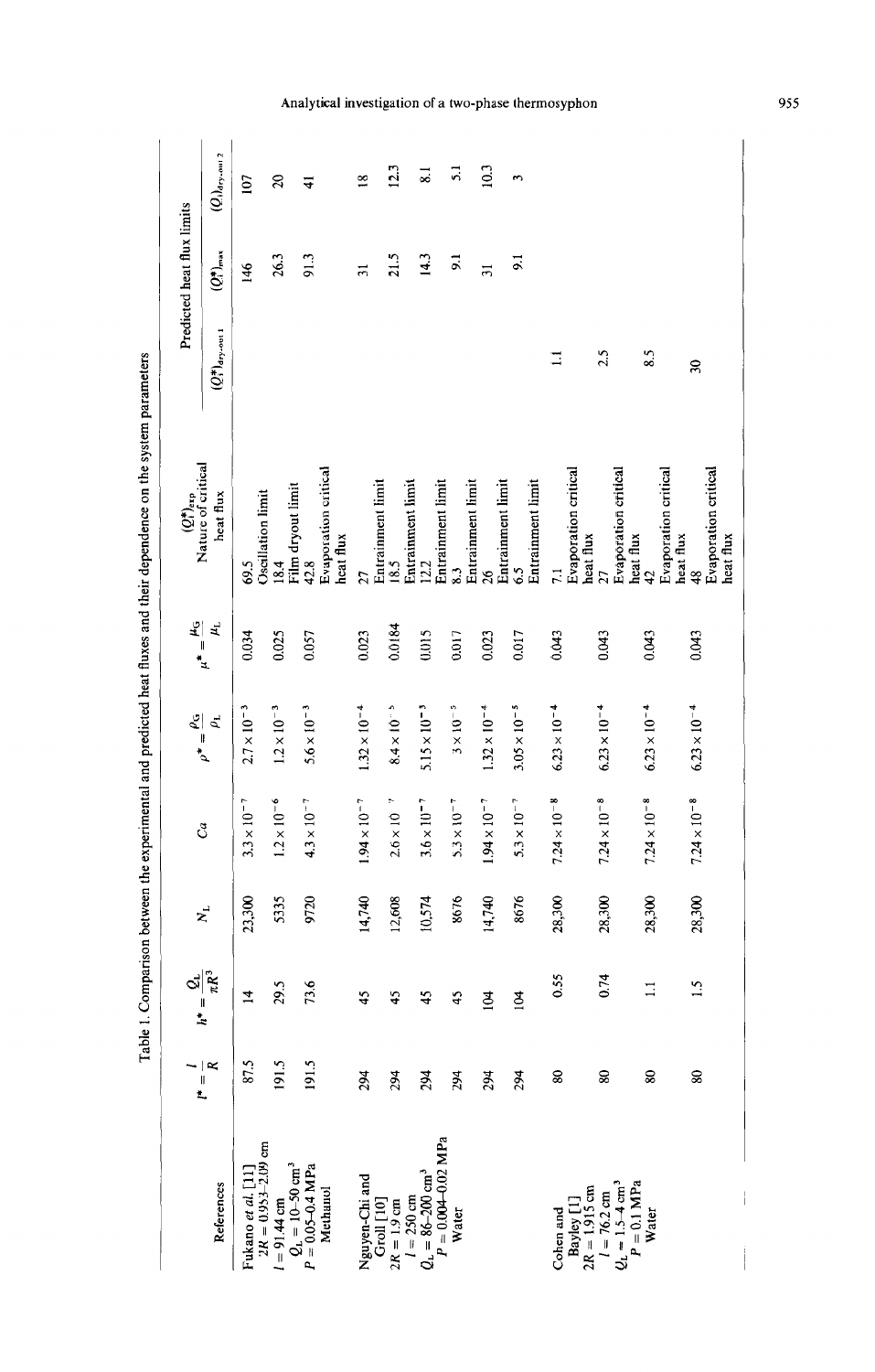$(23)$ ] or of the different thermosyphon geometries (open thermosyphon, annular thermosyphon, etc.) utilized in these investigations. Table 1 shows a summary of three such experimental investigations where a comparison with the present model is possible. Given in this table are the independent parameters of the system  $(l^*, h^*,$  $N_L$ , Ca,  $\rho^*$  and  $\mu^*$ ) and the observed limiting heat fluxes and their nature, i.e. pertaining to the oscillation limit [11], liquid film dry-out limit [11], entrainment limit [10] and the critical heat flux limit [1]. The last three columns in Table 1 show the predicted limiting fluxes by utilizing the steady state solution [equation (24)].  $(Q_i^*)_{\text{max}}$  is the maximum input heat flux corresponding to the given parameters (see Fig. 2),  $(Q_i^*)_{\text{dry-out 2}}$ corresponds to the situation when the liquid filling is large and the evaporator dries out (point B, for example, in Fig. 2), and  $(Q_i)_{\text{dry-out }1}$  corresponds to the dry-out of the evaporator at small liquid fillings (point A in Fig. 2).

The comparison between the predicted and experimental values of limiting heat fluxes in Table 1 indicates that the heat fluxes due to the entrainment or flooding can be associated with  $(Q_i^*)_{max}$ , while the oscillation and film dry-out limiting fluxes compare most favorably with  $(Q_i^*)$ <sub>dry-out 2</sub>. It should be stressed, however, that this comparison is not meaningful since  $(Q_1^*)$ <sub>dry-out</sub> 2 corresponds to the drying of the evaporator, while the experimental film dry-out heat flux is associated with drying of the film above the surface of the liquid pool.

The limiting heat fluxes corresponding to the critical heat fluxes in the evaporator occur at low as well as at high liquid fillings depending on the input heat flux distribution. Table 1 shows some data points associated with such limiting fluxes and the corresponding fluxes from the analysis. As seen in this table, the model fails to predict the evaporator critical heat fluxes at low liquid fillings, since no physics is built into the model to achieve this prediction.

Lee and Mital's [3] experimental data, although quite thorough, cannot be utilized for comparison with this analysis because of their definition of the limiting heat flux which corresponds to a flux above which the operating pressure inside the thermosyphon tube cannot be maintained. Their definition of limiting heat fluxes leads in general to lower critical fluxes than those discussed above. Bezrodnyi and Volkov's [9] experimental data pertain to a closed thermosyphon connected to a large reservoir at the bottom filled with liquid. They identified three distinct limiting heat fluxes: (1) those associated with flooding; (2) those associated with the liquid film hanging ; and (3) those associated with the liquid film inversion. Their data are expressed in terms of three different correlations reflecting the three crisis phenomena above whose direct comparison with the analysis presented in the paper is not straightforward. These experiments demonstrate, nevertheless, that the limiting heat fluxes associated with liquid film hanging and film inversion are greater than those associated with flooding, and to search analytically for the prediction of these limiting

heat fluxes it may be necessary to solve the nonlinear system of equations presented in section 2.

# **4.** CONCLUSIONS

An analytical model has been presented to study the steady state and stability thresholds of a closed twophase thermosyphon. Although the derived model accounts for the subcooling of the liquid film and nonlinear thermohydrodynamic interaction between the liquid film and vapor core in the thermosyphon, only a special case of this model has been investigated corresponding to the saturated liquid film. A linear stability analysis predicts the loss of stability of the system as the heat flux is increased to the evaporator and leading to an instability when the liquid pool dries out and when the flooding condition is established in the thermosyphon. The steady-state distribution of the input heat flux parameter,  $Q_i^*$ , as a function of the film thickness and independent parameters of the system  $(N_L, Ca, l^*, h^*, \rho^*$  and  $\mu^*)$  shows the existence of a maximum heat flux for large fillings, whereas for small fillings no such maximum is predicted. Based on a comparison of the model predictions with the experimental data, it is shown that the predicted maximum heat flux can be associated with the entrainment or flooding heat flux limit. A nonlinear analysis of the general model presented in the paper has not been performed to examine the system of equations which may yield an oscillatory behavior such as the one experimentally observed and labelled as the oscillation limit. Clearly, the conditions affecting the limiting operation of a thermosyphon are very complex, and many more careful experiments are needed to understand the limiting system operation under the increasing and decreasing heat fluxes.

#### REFERENCES

- 1. H. Cohen and F. J. Bayley, Heat transfer problems of liquid cooled gas-turbine blades, Proc. Inst. mech. Engrs 169, 1063-1074 (1955).
- 2. B. S. Larkin, An experimental study of the two-phase thermosyphon tube, *Trans. Can. Soc. mech. Engrs* 14, No. B-6 (1971).
- 3. Y. Lee and U. Mital, A two-phase closed thermosypho Int. J. *Heat Mass Transfer* 15, 1695-1707 (1972).
- 4. H. Kusuda and H. Imura, Boiling heat transfer in an open thermosyphon, Bull. *Japan. Sot. mech. Engrs* 16, 1723- 1740(1973).
- 5. R. K. Sakhuja, Flooding constraint in wickless heat pipes, ASME 73-WA/HT-7 (1973).
- 6. F. E. Andros and L. W. Florschuetz, The two-phase closed thermosyphon: an experimental study with flow visualization, *Two-phase Transport and Reactor Safety,*  Vol. IV, pp. 1231-1267. Hemisphere, New York (1978).
- I. M. K. Bezrodnyi, The upper limit of maximum heat transfer capacity of evaporative thermosyphons, Teploenérgetika 25, 63-66 (1978).
- 8. M.K. Bezrodnyi, S.N. Faynzilberg and Ye. A. Kondrusi Investigation of the maximum heat transfer in annular two-phase thermosyphons, *Heat Transfer-Soviet Res.* 12, 119-123 (1980).